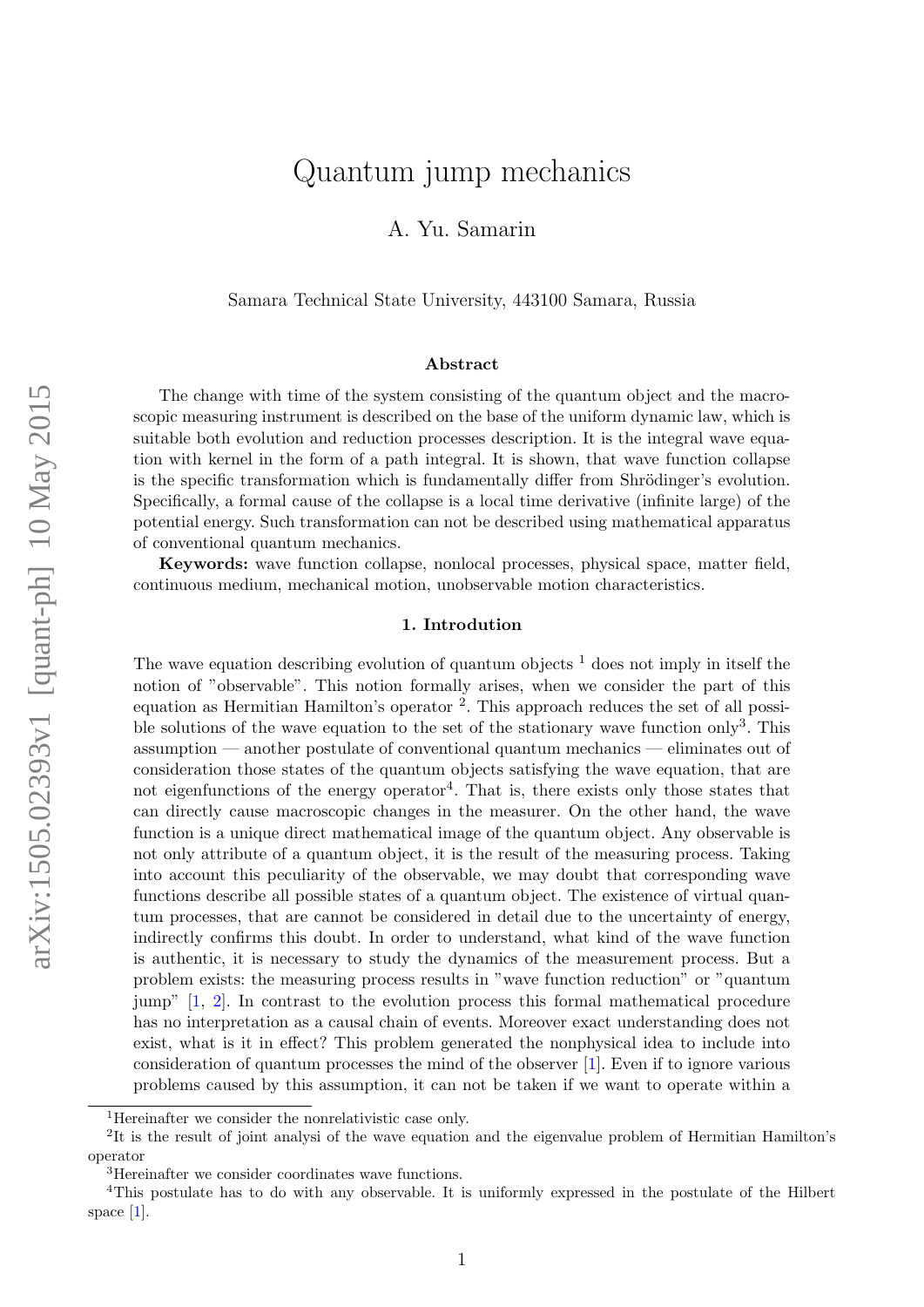physical theory (concept of mind is not a physical concept). The approach presented in [\[3\]](#page-8-2) has generated numerous attempts to avoid this problem in principle [\[4,](#page-8-3) [5,](#page-9-0) [6\]](#page-9-1). The many universes interpretation of quantum mechanics postulates the simultaneous existence of alternative realities, which exist independently of each other. Any specific result of the collapse, in this theory, determines physical pattern of the corresponding reality. In this case the collapse is not a physical process it is a manner to assay the actual reality, that we live in. But these universes are not connected with each other physically and, therefore, all other universes can not effect on our universe, i.e. they are not physical realities for our world by definition. Thus, all the universes (besides one) are not more then a fantasies. This interpretation becomes explicitly absurd if to suppose validity of the universal causal principle. Consider the state of the classical motion of the tossed coin in form of a mixed state. In this case, the fundamental possibility to describe the system dynamically, does not allow to interpret the mixed state as a reality consisting of two universes which are correspond to the alternative results. This mixed state is not more than a demonstration of the fact, that our information about the physical system is not complete.

Most of the difficulties of interpretation of quantum mechanics are generated by the lack of causality principle. In order to overcome this difficulties, it is necessary to postulate the deterministic equation describing both Schrödinger's evolution and the collapse. Since the collapse is the nonlocal  $[7, 8]$  $[7, 8]$  and nonlinear  $[9]$  phenomenon, then Schrödinger's equation, which is local and linear, can not be considered as the base of such equation. It have to be replaced by other dynamics law having nonlocal and nonlinear properties too. In addition to the mechanism of linear and local evolution of the wave function this law have to contain the nonlinear and nonlocal transformation mechanism of the wave function. Such properties has the integral wave equation with the kernel in the form of a path integral  $[10, 11]$  $[10, 11]$ <sup>[5](#page-1-0)</sup>. Search of the physical situation, in which such process is initiated in the form of the spatial collapse, is the goal of this paper.

#### 2. The main principles of the approach

Consider a closed system composed of the quantum particle<sup>[6](#page-1-1)</sup> and the measuring instrument. The wave function of this system has to transform in accordance with the universal law of dynamics including both quantum evolution and reduction of the wave function [\[12,](#page-9-7) [13\]](#page-9-8). This means that a measurer has to be described as a usual physical object obeying the laws of quantum mechanics. Therefore, at first, it is necessary to define those physical properties of a measurer, that differ it from all others physical objects. Ultima analysi readings of any measuring instrument are macroscopic. On the other hand, an interaction of the quantum object with the measuring instrument is described by quantities having the order of magnitudes, which is typical for quantum processes. Thus, the measuring process has to contain amplification some of these quantities up to the macro-scopic level<sup>[7](#page-1-2)</sup>. It is the amplification process is considered in this paper as the cause of the wave function collapse.

We mentioned earlier, that Schrödinger's evolution is a local process, but the collapse is nonlocal. Therefore the universal law of dynamics has to possess both these properties. Integral wave equation with the kernel in the form of a path integral can be considered as

<span id="page-1-0"></span><sup>&</sup>lt;sup>5</sup>Evolution of the wave function described by the mechanical motion corresponding to the virtual paths is the local linear process. It is Schrödinger's evolution  $[11]$ . But if a physical process produces changes with the time the measure of the set of the virtual paths passing through a local spatial domain (for example, producing temporal changes of the potential energy values in this spatial domain), then this measure variation causes the simultaneous wave function transformation in whole space due to the normalization conservation, i.e. this transformation is nonlocal. In the case when the process dynamics depends on the wave function, this transformation is nonlinear too.

<span id="page-1-1"></span><sup>&</sup>lt;sup>6</sup>Hereinafter, for simplicity, all quantum objects will be considered in the form of quantum particles. The quantum particle is an indivisible quantum object, that is transformed into a mass point as a result of the collapse.

<span id="page-1-2"></span><sup>&</sup>lt;sup>7</sup>In the case of the interaction of a photon with an eye, the amplification process proceeds in the eye.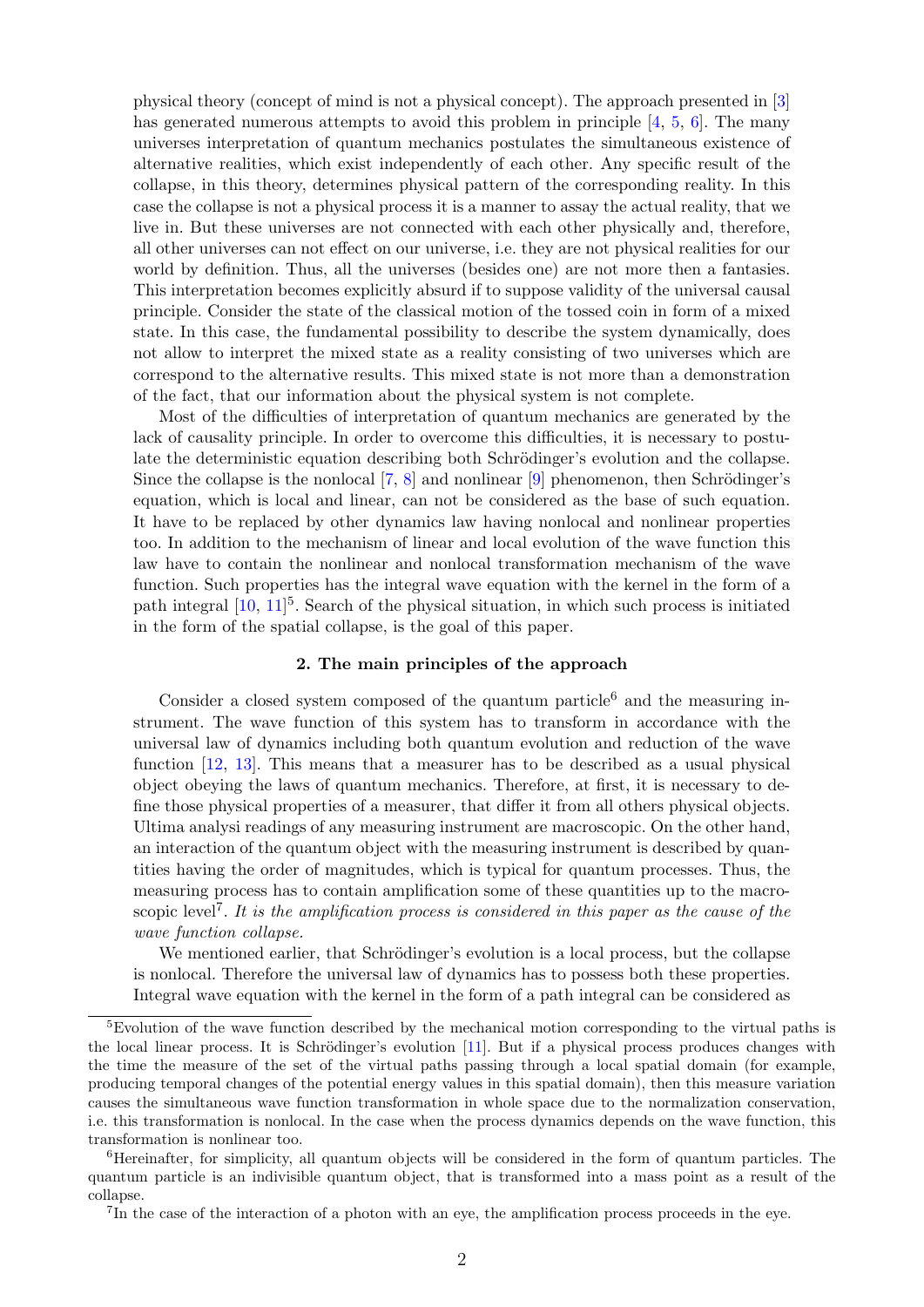such law. Indeed, the evolution of the wave function, can be represented as a continuous medium motion [\[14\]](#page-9-9) along the virtual paths <sup>[8](#page-2-0)</sup>. The motion of individual points of this continuum is completely determined by the values of the physical quantities at the space locus, where this individual point locates at a given time. I.e. in this case, we have a local dynamics. On the other hand, if the composition of the quantum system is fixed, then normalization of the wave function conserves in any processes. This normalization as a mathematical procedure reflects the possibility of nonlocal processes of the wave function transformation. Indeed, a time change of the potential energy in the local region of space results in corresponding change of the measure of the virtual paths passing through this region [\[13\]](#page-9-8). This last change immediately causes the wave function transformation in all space. That is, a local time derivative of the potential energy generates the nonlocal wave function transformation.

In addition, the integral wave equation allows to consider a macroscopic body in terms of quantum evolution [\[15\]](#page-9-10). All these resources of the integral wave equation make it a unique instrument for description of the wave function collapse.

#### 3. Mathematical representation of the measuring process

Consider the wave function collapse in the form of quantum particle localization in physical space. Evolution of the wave function is considered as a one-dimensional mechanical motion. Measurer encloses  $N$  actives elements (hereinafter grains) interacting with the quantum particle-object. These grains possess the amplification property: interaction of the quantum particles of the grain with the particle-object can generate in this grain a macroscopic process (registering process)<sup>[9](#page-2-1)</sup>.

Let the grain size be so small, that its position in space can be determined by the unique coordinate  $Y^j$  (superscript indicates the number of the grain)<sup>[10](#page-2-2)</sup>. For validity of this assumption, it is necessary, that wave function of the particle-object has the same values for volume of the grain.

We call the active particles those the grain particles, that interact directly with the particle-object. Denote by  $z_t^{j,k}$  $t_t^{j,k}$  the spacial coordinates of the active particles (the first superscript is a number of the grain; the second is a number of the active particle of this grain; the subscript indicates the instant of time corresponding to the value of this coordinate). Let M be the total number of active particles in the grain. In  $[15]$  is shown that classical mechanical motion of the center of mass characterizes system of quantum particles as a macroscopic body. The main idea of this paper is that the action functionals on the center of mass virtual paths increases up to a macroscopic value in the measuring process and this increase generates the wave function collapse of the particle-object. Taking into account this idea, consider the wave function of the system in the form of a function of the particle-object coordinates  $x$ , coordinates of the centers of mass of the

active particles collections of the grains  $X^j =$  $\sum_{j=1}^n (m^k z^{j,k})$  $\sum_{j=1}^n (m^k)$ and coordinates characterizing

active particles relative motion  $\xi^{j,k} = z^{j,k} - X^j$ . Time dependence of such wave function

<span id="page-2-0"></span><sup>&</sup>lt;sup>8</sup>Indeed, if the collapse is a real nonlocal physical process, then the wave function can be considered as the distribution of the density of a stuff of which the world is made (if the collapse exists really, then the spreading wave packet is not a difficulty for such interpretation of the wave function).

<span id="page-2-1"></span><sup>9</sup>The amplification property, mentioned above, is an attribute of the grains and construction of other parts of the measurer. Specific form of the construction has no matter for collapse considering.

<span id="page-2-2"></span> $10\text{As}$  localization of the quantum particle in space go with coordinate measuring, then this condition has to be hold if we want to provide accuracy of the coordinate measuring.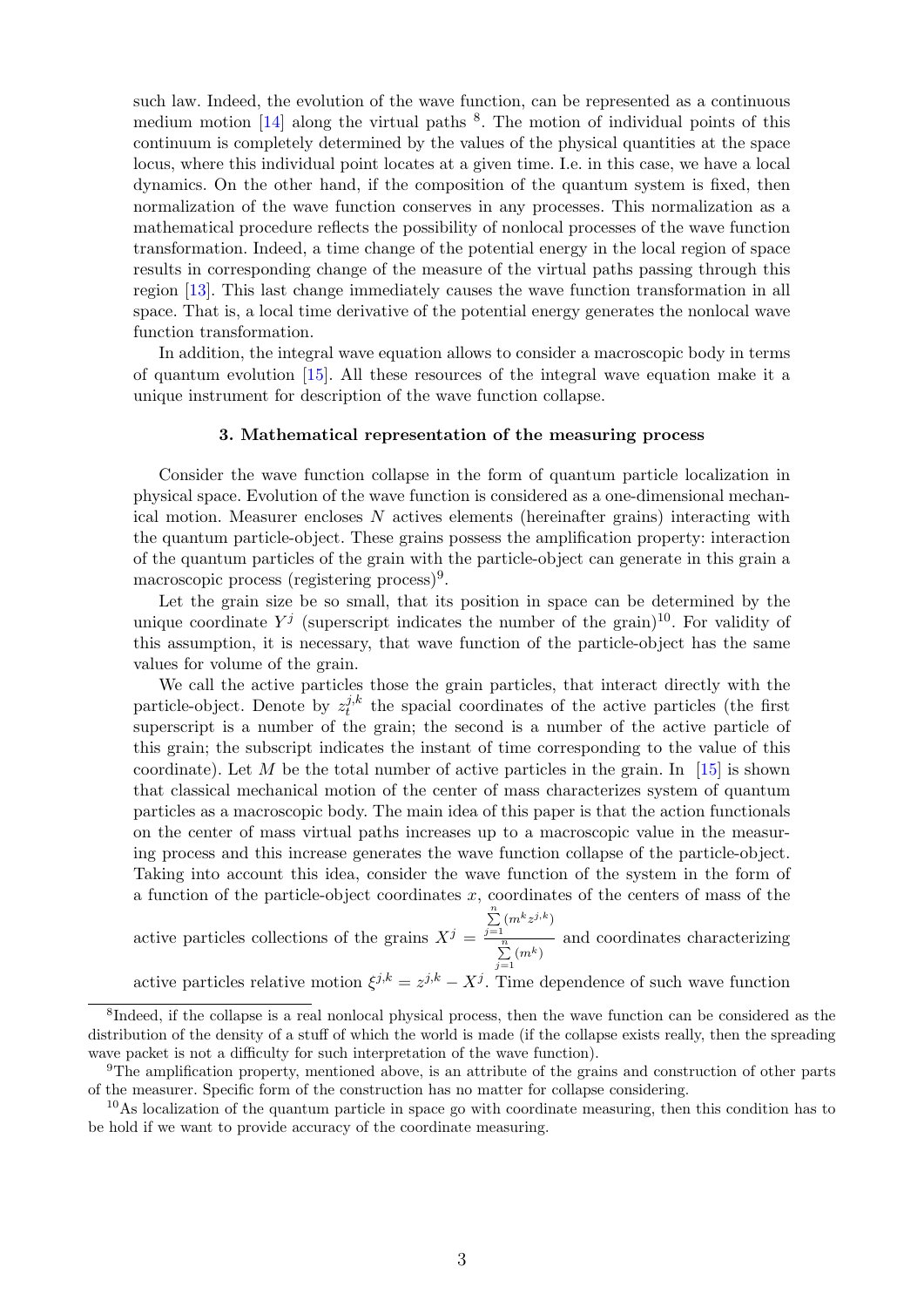is determined by the integral wave equation for the configuration space [\[13\]](#page-9-8):

$$
\Psi_{t_2}(x_2, X_2^1, \dots, X_2^N, \xi_2^{1,1}, \dots, \xi_2^{N,M-1})
$$
\n
$$
= \int \cdots \int K_{t_2, t_1}(x_2, X_2^1, \dots, X_2^N, \xi_2^{1,1}, \dots, \xi_2^{N,M-1}, x_1, X_1^1, \dots, X_1^N, \xi_1^1, \dots, \xi_1^{N,M-1})
$$
\n
$$
\times \Psi_{t_1}(x_1, X_1^1, \dots, X_1^1, \xi_1^{1,1}, \dots, \xi_1^{N,M-1}) dx_1 dX_1^1 \cdots dX_1^N d\xi_1^{1,1} \cdots d\xi_1^{N,M-1}, \quad (1)
$$

<span id="page-3-1"></span>where

$$
K_{t_1,t_2}(x_2, X_2^1, \dots, X_2^N, \xi_2^{1,1}, \dots, \xi_2^{N,M-1}, x_1, X_1^1, \dots, X_1^N, \xi_1^1, \dots, \xi_1^{N,M-1})
$$
  
= 
$$
\int \exp\frac{i}{\hbar} s_{1,2}[x(t)] \int \cdots \int \prod_{j=1}^N \left( \exp\frac{i}{\hbar} S_{1,2}^j[X^j(t)] \right)
$$

$$
\times \int \cdots \int \prod_{k=1}^{M-1} \left( \exp\frac{i}{\hbar} S_{1,2}^{jk}[\xi^{j,k}(t)] \left[ d\xi^{j,k}(t) \right] \right) \left[ dX^j(t) \right] \right) \left[ dx(t) \right] \tag{2}
$$

is a transition amplitude in the form of a continual integral [\[16\]](#page-9-11). In general, interaction energy of the particle-object with active particle of the grains in last expression have to enter in action functional of the relative motion  $S_{1,2}^{jk}$  $\int_{1,2}^{jk}[\xi^{j,k}(t)]^{11}$  $\int_{1,2}^{jk}[\xi^{j,k}(t)]^{11}$  $\int_{1,2}^{jk}[\xi^{j,k}(t)]^{11}$ . But if wave function of the particle-object has the same values in the volume of the grain, then this energy does not depend on the variables  $\xi^{j,k}$  and can be taken into account in action functional of the active particles center of mass  $S_1^j$  $\frac{d}{dt} \left[ X^j(t) \right]$ . This means that transition amplitude [\(2\)](#page-3-1) can be expressed in the form of

$$
K_{t_1,t_2}(x_2, X_2^1, \ldots, X_2^N, \xi_2^{1,1}, \ldots, \xi_2^{N,M-1}, x_1, X_1^1, \ldots, X_1^N, \xi_1^1, \ldots, \xi_1^{N,M-1})
$$
  
=  $P_{t_1,t_2}(x_2, X_2^1, \ldots, X_2^N, x_1, X_1^1, \ldots, X_1^N) Q_{t_1,t_2}(\xi_2^{1,1}, \ldots, \xi_2^{N,M-1}, \xi_1^1, \ldots, \xi_1^{N,M-1}),$ 

i.e. the interaction process does not depend on the relative movement of the active particles. Then the interaction process can be described by the wave function

<span id="page-3-2"></span>
$$
\Psi_{t_2}(x_2, X_2^1, \dots, X_2^N) = \int \cdots \int K_{t_2, t_1}(x_2, X_2^1, \dots, X_2^N, x_1, X_1^1, \dots, X_1^N) \times \Psi_{t_1}(x_1, X_1^1 \dots X_1^N) dx_1 dX_1^1 \cdots dX_1^N,
$$
 (3)

where

<span id="page-3-3"></span>
$$
K_{t_2,t_1}(x_2, X_2^1, \dots, X_2^N, x_1, X_1^1, \dots, X_1^N) = \int \exp \frac{i}{\hbar} s_{1,2}[\gamma] \left( \int \cdots \int \prod_{j=1}^N \exp \frac{i}{\hbar} S_{1,2}[\Gamma^j, \gamma] \left[ d\Gamma^j \right] \right) [d\gamma]. \tag{4}
$$

In this expression, we use the notations  $\gamma \equiv x(t)$  and  $\Gamma^j \equiv X^j(t)$ . Potential energy of the interaction of the particle-object with the grains depends on the variables  $x$  and  $X$ . It links the particle-object and ensembles of the active particles into a united system, described by the entangled wave function.

The process in measurer initiating by the interaction with the particle-object have to be amplified up to a macroscopic level. Now consider haw this amplification effects on the forms of expressions  $(3)$  and  $(4)$ . Transition amplitude  $(4)$  is determined by space of the

<span id="page-3-0"></span> $11$ The interaction energy is attribute of the paths of the particle-object and active particles of the grains in the configuration space. If to express, formally, corresponding action functional as a sum of the action functionals of the particle object  $s_{1,2}[x(t)]$ , the active particles center of mass  $S_{1,2}^j[X^j(t)]$  and relative movement  $S_{1,2}^{jk}[\xi^{j,k}(t)]$ , then this energy have to be taken into account only in one of them.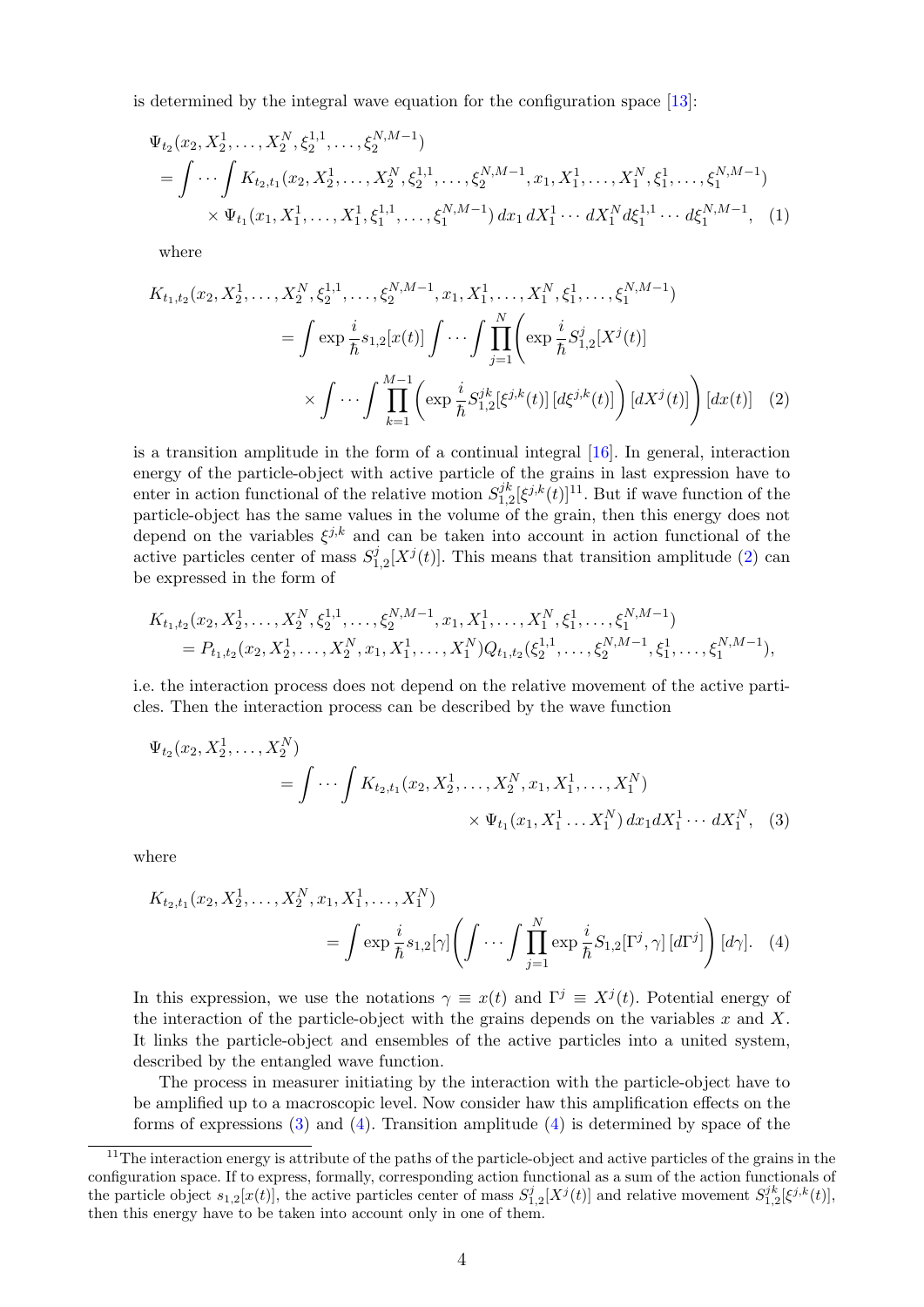virtual paths. This space is formed by the paths passing through the spacial domain where the quantum object can be detected  $[16, 17]^{12}$  $[16, 17]^{12}$  $[16, 17]^{12}$  $[16, 17]^{12}$  $[16, 17]^{12}$ . Rigorous mathematical criterion of this choice of the paths set is not currently available. But it can be introduced using results of [\[14\]](#page-9-9). If the real path of an individual particle of the quantum continuous medium are determined by the minimum action principle, then, taking into account time homogeneity, energy of this particle has to be conserved. I.e. the individual particles can only locate in the region of space allowed by energy conservation law. This statement does not contradict the existence of the tunnel-effect. Really, energy of the individual particles collection has uncertainty, whereas the energy of the single particle (unobservable quantity) has an exact value. Thus, if energy of the active particles changes, then the space of the virtual paths can vary too due to the changing of the region of space allowed for mechanical motion of the individual points.

In order to assay the role of this space transformation in the measurement process, consider following simple interaction model. Without interaction with the particle-object the active particles of the grains locates in identical potential wells. Coordinate of their center of mass is fluctuates in infinitesimal neighborhood of the equilibrium position <sup>[13](#page-4-1)</sup>. Formally, this means that the path integral describing the relative movement in [\(2\)](#page-3-1) tent to zero, when active particle number tend to infinity. This means that the center of mass is quiescent.

General form of the particle-object interaction with the active particles can be ascertained using the integral wave equation. Detail analysis of this equation producing in [\[14\]](#page-9-9) disclosed, that it results in the variational principle:

$$
\langle \delta S[\Gamma] \rangle = 0,
$$

where

$$
\langle \delta S[\Gamma] \rangle = \int S[\Gamma] \exp \frac{i}{\hbar} S[\Gamma][d\Gamma],
$$

Γ is a virtual path in the configuration space,  $S[\Gamma]$  is a classic action functional for the virtual path. Following classical mechanics we obtain

$$
\left\langle \frac{d}{dt} \frac{\partial L}{\partial \dot{X}} + \frac{\partial L}{\partial X} \right\rangle = 0,
$$

where  $X, \dot{X}$  are generalized coordinate and generalized velocity of the individual particles of the center of mass positions field. By  $x$  and  $\dot{x}$  denote generalized coordinate and generalized velocity of the individual particles of the particle object matter field. Then the interaction between individual particles of the particle-object continuum and individual particles of the continuum of the center of mass positions is described by the equation

$$
m\langle \ddot{X}\rangle + \frac{\partial \langle U(x,X)\rangle}{\partial X} = 0,
$$

where

$$
\langle \ddot{X} \rangle = \int \ddot{X} [\Gamma^j] \exp \frac{i}{\hbar} S[\Gamma][d\Gamma];
$$
  

$$
\langle U(X, x) \rangle = \int U\bigg(X(t) - x\bigg) \exp \frac{i}{\hbar} S[\Gamma][d\Gamma].
$$

The last term of this equation is the cause of evolution of the individual point motion (the first term). I.e. the last term is the quantum analog of the classical notion of mechanical force. The last term has to be integrated over all individual particles of the particleobject continuum (the first term does not depend on object coordinates). As all individual

<span id="page-4-1"></span><span id="page-4-0"></span> $12$ In the context of this paper the term "be detected" has to be replaced by the term "be"

<sup>&</sup>lt;sup>13</sup>In this case the active particles are in finite stochastic motion. Number of these particles in any grain has a macroscopic value.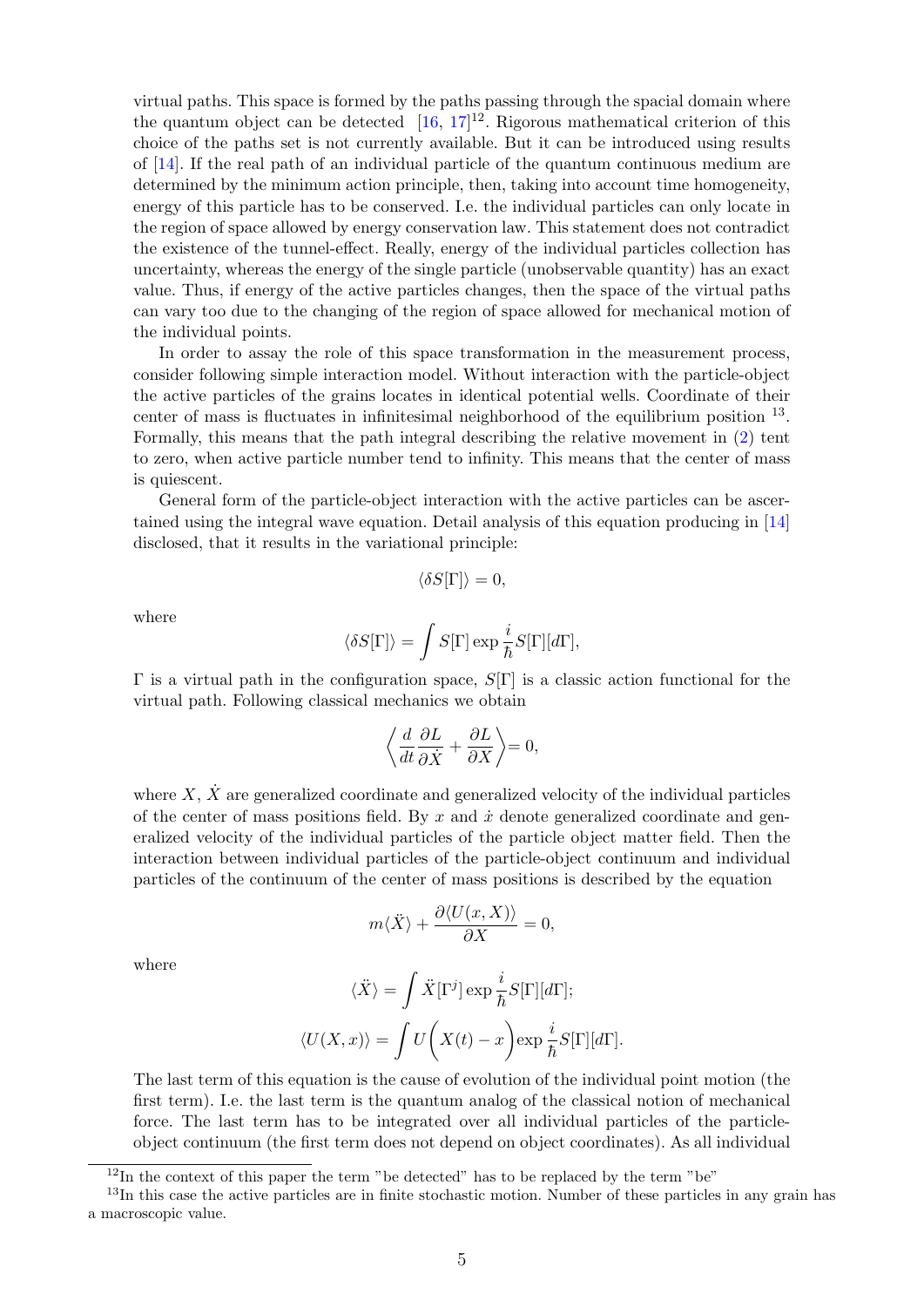particles are identical, in accordance with considered here interpretation, the wave function of the particle-object is a weighting function. Thus, for the last term, we have

$$
\langle U_t(X-x)\rangle = \int \left(\int U\bigg(X(t)-x\bigg)\exp\frac{i}{\hbar}S[\Gamma][d\Gamma]\bigg)\Psi_t(x)dx.
$$

In accordance with conventional quantum mechanics any wave function is a superposition of the stationary state wave functions. Considered here interpretation does not state this. In order to escape the conflict with the conventional quantum mechanics it is necessary to suppose that the measuring processes are possible, when particle-object is only in stationary states. Let the particle-object is in a stationary state. Taking into account that the size of any grain is small and the wave function has the same value in its volume, we obtain

<span id="page-5-0"></span>
$$
\langle U_t(Y^j - x) \rangle = \exp\left(-\frac{i}{\hbar}Et\right) \int \left(\int U\left(Y^j(t) - x\right) \exp\frac{i}{\hbar}S[\Gamma][d\Gamma]\right) \psi(x) dx. \tag{5}
$$

This expression implies an ideal measurement, when wave function of an object does not depend on the measurer state.

Thus, the potential energy [\(5\)](#page-5-0) has a periodic time dependence. Therefore its gradient (mechanical force) has a periodic time dependence too. Then, when the measuring process has begun, all active particles of a grain move around periodically with the same phase of the external force. Formally, according to the considered model, this means that the function  $X(t)$  is a harmonic ratio. Energy of this oscillation increases with the time. The rate of this increase is in proportion to square of modulus of the external force <sup>[14](#page-5-1)</sup> and. taking into account [\(5\)](#page-5-0), to the quantity  $|\psi(x)|^2$  for  $x = Y^j$ .

Thus, we have in-phase oscillating movement of the active particles of every grain. Therefore, the change with time of the center of mass coordinate  $X^{j}(t)$  has the form of the oscillating movement with increasing energy too. Let all individual particles of all active particles of a grain have the same energy before the interaction with the particleobject. Then the oscillating movement of their center of mass can be considered as a movement in the potential well having a specified depth. As soon as value of the center of mass energy exceeds the value of this depth, the range of possible values  $X^j$  changes<sup>[15](#page-5-2)</sup>. Formally this means that in the action functional  $S_{1,2}\Gamma^j$  in [\(4\)](#page-3-3), new term  $\int U_A^j$  $\frac{J_A(X^j dt)}{A}$ arises ( $U_A$  is the potential energy of the active particles in external field). Denote by  $t^j$ corresponding instant of time for the grain j. Then for  $t > t^j$  we have

<span id="page-5-3"></span>
$$
S_{12}[\Gamma^j, \gamma] = \int_{t_1}^{t_2} \left( T^{\Gamma^j(t)}(\dot{X}^j) - U_q^j(x, X^j) - U_A^j(X^j)h(t - t_k) \right) dt.
$$
 (6)

In this expression  $T^{\Gamma^j(t)}(\dot{X}^j)$  denotes the kinetic energy of the center of mass of the active particles of the grain j;  $h(t-t_k)$  is the Heaviside function. As the grains are macroscopically identical, then the form of the energy  $U^j_\ell$  $A^{j}(X^{j})$  does not depend on the number of the grain j. Thus we have  $U^j_{\n\ell}$  $A^{j}(X^{j}) = U_{A}$ . Denote by  $\varepsilon$  the time interval, with the elapsing of which action functionals on the paths of all microscopic processes becomes negligible small compared with the quantity  $U_A \varepsilon$ . The quantity  $\varepsilon$  has the order of magnitude  $\hbar/U_A$ . It is practically infinitesimal value. The time  $t^j$  entering in [\(6\)](#page-5-3) has a statistical straggling for the grains. Let minimum of these values corresponds to the grain  $k$ . Consider the transformation of the system wave function during the time interval  $\varepsilon = t_4^k - t_3^k$ . Before the time  $t_3^k$  the energy  $T^{\Gamma^k}$  has a microscopic order of magnitude, i.e.  $T^{\Gamma^k} \ll U^A$ . This

<span id="page-5-1"></span><sup>&</sup>lt;sup>14</sup>Relations between the physical quantities characterizing quantum objects (matrix elements [\[11\]](#page-9-6)) has a classical form [\[14\]](#page-9-9) and we have the situation identical to classical forced oscillation.

<span id="page-5-2"></span><sup>&</sup>lt;sup>15</sup>I.e. the space of the virtual paths  $X^{j}(t)$  varies.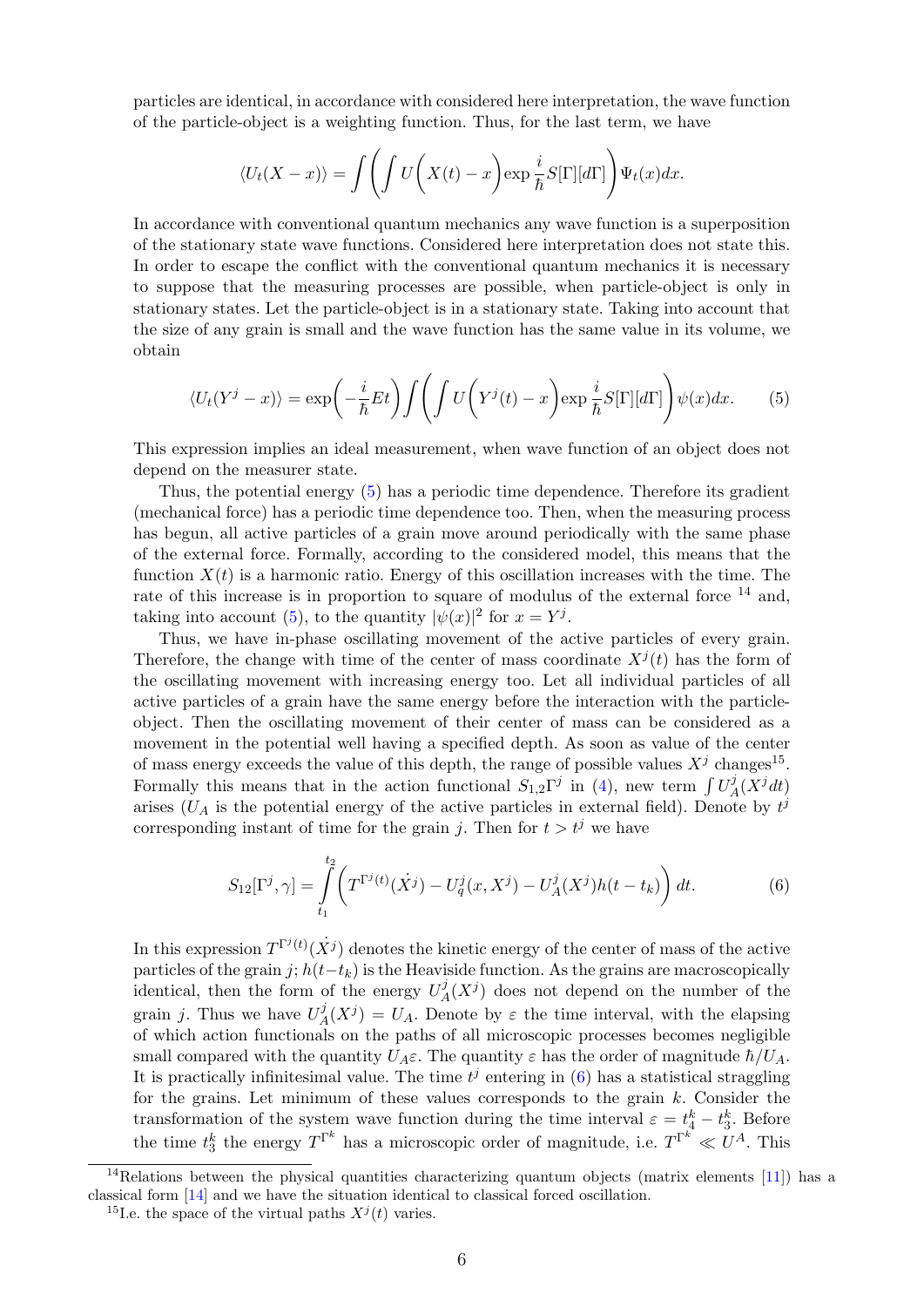inequality relationship conserves for the interval  $\varepsilon^{16}$  $\varepsilon^{16}$  $\varepsilon^{16}$ . Thus for the action functional  $S^k(\Gamma)$ at the time  $t_4^k$ , we have the value  $-U_A \varepsilon$ .

Since the quantity  $\varepsilon$  is infinitesimal, we can neglect the spatial motion of all considered objects in this interval. Then the collection of all virtual paths of the system, corresponding to the grain k at the time  $t_3^k$ , is the same at time  $t_4^k$ . Denote by  $\Omega^I$  region of the configuration space corresponding to the grain k. Denote by  $\Omega^{II}$  the rest of the configuration space. Then for corresponding transition amplitudes, we obtain

<span id="page-6-2"></span><span id="page-6-1"></span>
$$
K_{t_4,t_3}(x_4, X_4^k, x_3, X_3^k) = \exp\left(-\frac{i}{\hbar}U_a\varepsilon\right) \left(\int \exp\frac{i}{\hbar} s_{34}[\gamma^I] \left[d\gamma^I\right]\right) \delta(X_4^k - X_3^k),\tag{7}
$$

for  $\Omega^I$  and

$$
K_{t_4,t_3}(x_4, X_4^1, \dots, X_4^{k-1}, X_4^{k+1}, \dots, X_4^N, x_3, X_3^1, \dots, X_3^{k-1}, X_3^{k+1}, \dots, X_3^N) =
$$
  
= 
$$
\int \exp \frac{i}{\hbar} s_{34} [\gamma^{II}] \prod_{j=1, j \neq k}^N \left( \int \exp \frac{i}{\hbar} S_{3,4}^j [\Gamma^j] [d\Gamma^j] \right) [d\gamma^{II}], \quad (8)
$$

for  $\Omega^{II}$ . Superscript I of the particle-object path denotes the paths passing through the volume of the grain  $k$  at the time  $t_3$ . Taking into account consistency of the virtual paths collections in  $(7)$  and  $(8)$ , for wave function normalization we have:

$$
\int \cdots \int \left| \Psi_t(x, X^1, \dots, X^n) \right|^2 dx \, dX^1 \cdots \, dX^N =
$$
\n
$$
= \int \cdots \int \left| \Psi_t(x, X^1, \dots, X^n) \right|^2 dx \, dX^1 \cdots \, dX^N +
$$
\n
$$
+ \int \cdots \int \left| \Psi_t(x, X^1, \dots, X^n) \right|^2 dx \, dX^1 \cdots \, dX^N = 1. \tag{9}
$$

The changes with time of amplitudes [\(7\)](#page-6-1) and [\(8\)](#page-6-2), which determine terms in [\(9\)](#page-6-3), are independent<sup>[17](#page-6-4)</sup>. In order to ascertain the result of this change it is useful to transform the expressions for this amplitudes into the real form.

#### <span id="page-6-3"></span>3. The wave function normalization in the real form

Let us introduce the complex time  $t = \tau \exp i\varphi$  and transform the path integrals in [\(7\)](#page-6-1) and [\(8\)](#page-6-2) into a real form [\[17\]](#page-9-12). Such technique is used in order to specify measure of the path integral. In the last case the real time transforms into the complex form in accordance with expression  $t = \tau \exp(-\frac{\pi}{2})$  $\frac{\pi}{2}$ ) i.e.  $t = -i\tau$  and chain of events reverses. It is acceptable for reversible mechanical motion, which generates the path integral measure. But it is not acceptable under consideration of the irreversible collapse. Thus, we have to use the time transformation according to  $t = \tau \exp \frac{\pi}{2}$ . As the result of this transformation for the

<span id="page-6-0"></span><sup>&</sup>lt;sup>16</sup>Really, kinetic energy of the macroscopic process equals zero at the time  $t_3^k$ . In correspondence with Newton's law, we have  $T_A \sim \frac{1}{2M}$  $\left(\frac{dU_A}{dX}\right)^2 \varepsilon^2$ . The mass M and the force  $\frac{dU_A}{dX}$  have macroscopic orders of magnitudes, therefore  $T_A$  has the second infinitesimal order.

<span id="page-6-4"></span><sup>&</sup>lt;sup>17</sup>These amplitudes determine only relative values of the terms. Absolute magnitude of the terms in  $(9)$  have to satisfy normalization requirement

<span id="page-6-5"></span><sup>&</sup>lt;sup>18</sup>Under such transformation the continual integral measure can be specified using analytic continuation of the Wiener measure trough the axis of the real time.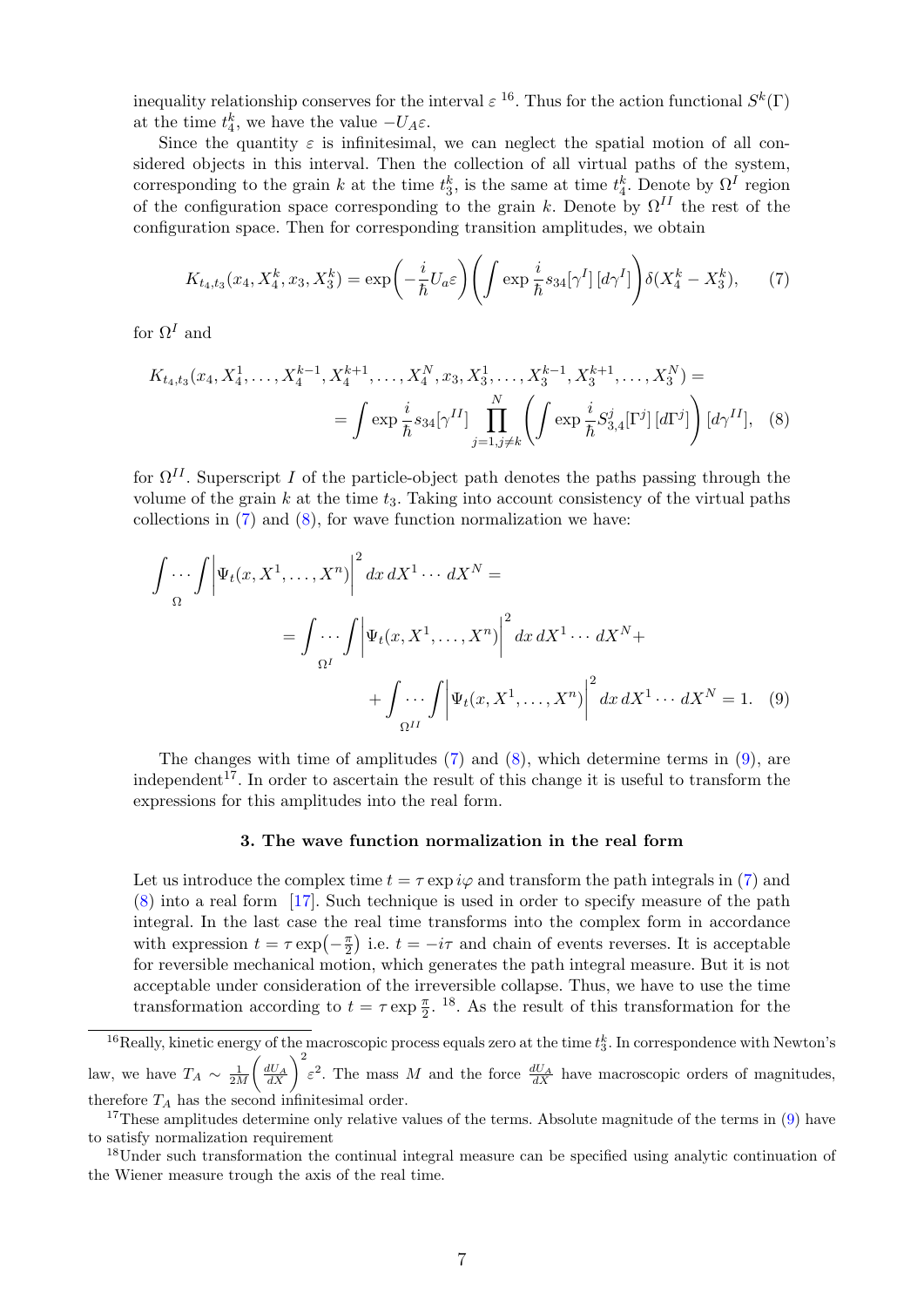transition amplitudes we have

<span id="page-7-0"></span>
$$
K_{\tau_4,\tau_3}(x_4, X_4^k, x_3, X_3^k) =
$$
  
= 
$$
\exp\left(\frac{1}{\hbar}U_a\varepsilon\right)\left(\int \exp\left(-\frac{1}{\hbar}s_{34}[\gamma^I]\right)[d\gamma^I]\right)\delta(X_4^k - X_3^k); \quad (10)
$$

<span id="page-7-1"></span>
$$
K_{\tau_4,\tau_3}(x_4, X_4^1, \dots, X_4^{k-1}, X_4^{k+1}, \dots, X_4^N, x_3, X_3^1, \dots, X_3^{k-1}, X_3^{k+1}, \dots, X_3^N) =
$$
  
= 
$$
\int \exp\left(-\frac{1}{\hbar} s_{34}[\gamma^{II}]\right) \left(\int \cdots \int \prod_{j=1, j \neq k}^N \exp\left(-\frac{1}{\hbar} S_{3,4}^j[\Gamma^j]\right) [d\Gamma^j]\right) [d\gamma^{II}], \quad (11)
$$

In the last expressions the quantities  $s[\gamma], S[\Gamma^j]^n$  are the action functionals written for modulus of the complex time  $\tau$ . For normalization requirement under such conditions we, obtain

$$
\int \cdots \int \left| \Psi_{\tau}(x, X^1, \dots, X^n) \right|^2 dx \, dX^1 \cdots dX^N +
$$
  
+ 
$$
\int \cdots \int \left| \Psi_{\tau}(x, X^1, \dots, X^n) \right|^2 dx \, dX^1 \cdots dX^N = const.
$$

Taking into account  $(10)$  and  $(11)$  we have

$$
\exp\left(\frac{2}{\hbar}U_{a}\varepsilon\right)\int\cdots\int\left|\int\cdots\int\left(\int\exp\left(-\frac{1}{\hbar}s_{34}[\gamma^{I}]\right)[d\gamma^{I}]\right)\delta(X_{4}^{k}-X_{3}^{k})\times \times\Psi_{\tau_{3}}(x,X^{1},\ldots,X^{n})dx_{3}dX_{3}^{1}\cdots dX_{3}^{N}\Big|^{2}dx_{4}dX_{4}^{1}\cdots dX_{4}^{N}+ + \int\cdots\int\left|\int\cdots\int\left\{\int\exp\left(-\frac{1}{\hbar}s_{34}[\gamma^{II}]\right)\times \times\int\cdots\int\left(\prod_{j=1,j\neq k}^{N}\exp\left(-\frac{1}{\hbar}S_{3,4}^{j}[\Gamma^{j}]\right)[d\Gamma^{j}]\right)[d\gamma^{II}]\right\}\times \times\Psi_{\tau_{3}}(x,X^{1},\ldots,X^{n})dx_{3}dX_{3}^{1}\cdots dX_{3}^{N}\Big|^{2}dx_{4}dX_{4}^{1}\cdots dX_{4}^{N} = const.
$$

The integrals in both terms of the last expression are commensurable quantities having a microscopic order of magnitude. Therefore the first term much exceeds the second due to the macroscopic order of magnitude of the exponent entering in this term. Therefore it is the fist term determines the wave function normalization, i.e. the wave function of the particle-object localizes in the volume of the grain  $k$  and at the instant of time  $t_4$  it has the form  $19$ 

$$
\Psi_{\tau_4}(x_4)=\delta\left(x_4-Y(\tau_4)\right),\,
$$

Then for the real time we have

$$
\Psi_{t_4}(x_4)=\delta\left(x_4-Y(t_4)\right).
$$

<span id="page-7-2"></span><sup>&</sup>lt;sup>19</sup>As we assigned above, the grain size be so small that its position in space can be determined by the unique coordinate  $Y^j$ .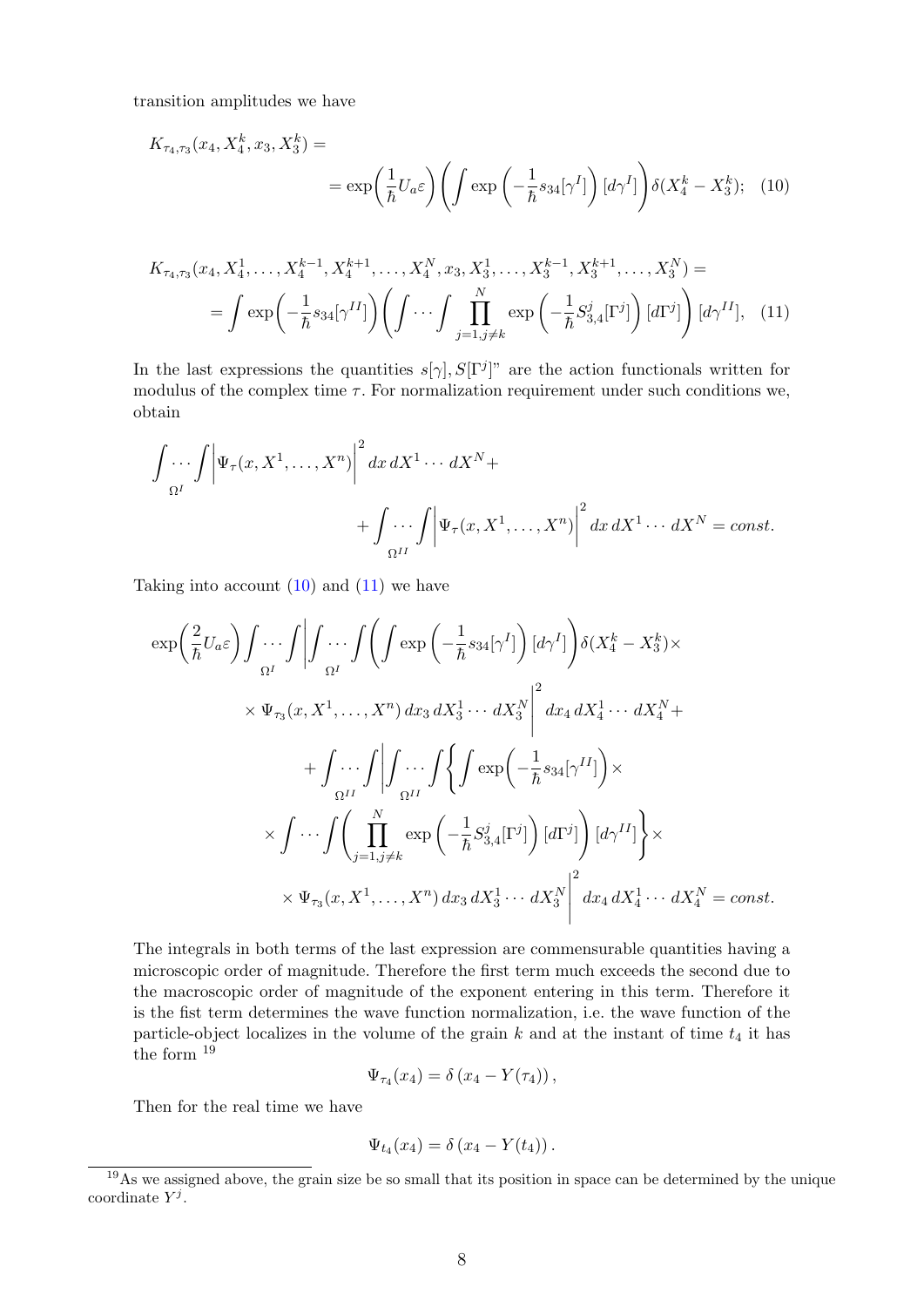Thus, considering here model results in wave function collapse in the form of space localization. Actually, as soon as wave function of the particle object localizes, its interaction with the grains having numbers  $j \neq k$  ceases <sup>[20](#page-8-4)</sup> and, in general, nonlocal particle-object visualizes macroscopically in the form of the single mass point.

### 5. CONCLUSION

Both types of the quantum object dynamics — the Schrodinger evolution and the collapse — is described by the integral wave equation with the kernel in the form of a path integral. The Schrodinger dynamics is determined by individual points motion along the virtual path (ultima analysi it is caused by gradient of the potential energy [\[14\]](#page-9-9)). This is a local deterministic process. The collapse dynamics is determined by the measure change of virtual path collection with the time in a local region of space (it is caused by time derivative of the potential energy). This change instantly effects on the wave function values in all space due to the wave function normalization conserving in the quantum processes [21](#page-8-5). Thus the collapse is nonlocal physical process, what, however, does not conflict with relativity theory. Really, we have instantaneous causal connection between special remote events inside entire quantum object and there is no nonlocal interaction between different physical objects. If we take the integral wave equation with the kernel in the form of a path integral as a postulate, then this specific quantum process is the consequence of it, as well as the Schrodinger evolution.

Instant localization of the wave function in the measurement allows us to interpret the wave function as a mathematical direct image of the real continuum (in our case the quantum particle)  $2^2$ . Thus, any quantum object is a continuum (set of the continuous media), which has specific properties, fully described by the integral wave equation with the kernel in the form of a path integral. This statement can be considered as the only postulate, determining any non-relativistic mechanical properties of quantum objects <sup>[23](#page-8-7)</sup>. In such interpretation, the wave function can not be represented as a superposition of stationary states only. Quantum objects can be visualized at the macroscopic level, when they are in stationary states, but this does not exclude the possibility of their existence in the states differing from stationary, i.e. quantization phenomenon inherent only collection of the observable states.

Born's rule determines the rate of energy transfer from the particle-object to the grains. Grains are the macroscopic objects and, therefore, their physical characteristics have a random spread. The random spread of the physical quantities, that determine time of the macroscopic measuring process initiation in the grain, generates the probabilistic form of this rule.

The local realm principle does not violate in the reduction process. Actually, in this case, we have not the correlation between spatially remoted events, we have the single event of spatial localization of the nonlocal object occurring simultaneously in the whole space. This, of course, violates Bell's inequality related to different events.

## References

- <span id="page-8-0"></span>[1] von Johann V. Neumann, Mathematische grundlagen der quantenmechanik, Verlag von Julius Springer, Berlin, 1932.
- <span id="page-8-1"></span>[2] P.A.M. Dirac,, Quantum Mechanics, Oxford University Press, Oxford, 1930.
- <span id="page-8-2"></span>[3] H. Everett, Rev. of Mod. Phys., 29:3 (1957), 454–472 **[crossref](http://dx.doi.org/10.1103/RevModPhys.29.454)**.
- [4] R. B. Griffiths, Consistent quantum theory, Oxford University Press, Oxford, 2002.

<span id="page-8-4"></span><span id="page-8-3"></span><sup>20</sup>In accordance with the assumption of small instantaneous radius

<span id="page-8-6"></span><span id="page-8-5"></span><sup>21</sup>The conservation expresses entirety of the quantum object

<sup>&</sup>lt;sup>22</sup>Instant spatial localization of quantum particles removes the famous contradiction between the spreading of the wave packet and registration of their as a point particles

<span id="page-8-7"></span><sup>23</sup>spin is not considered here